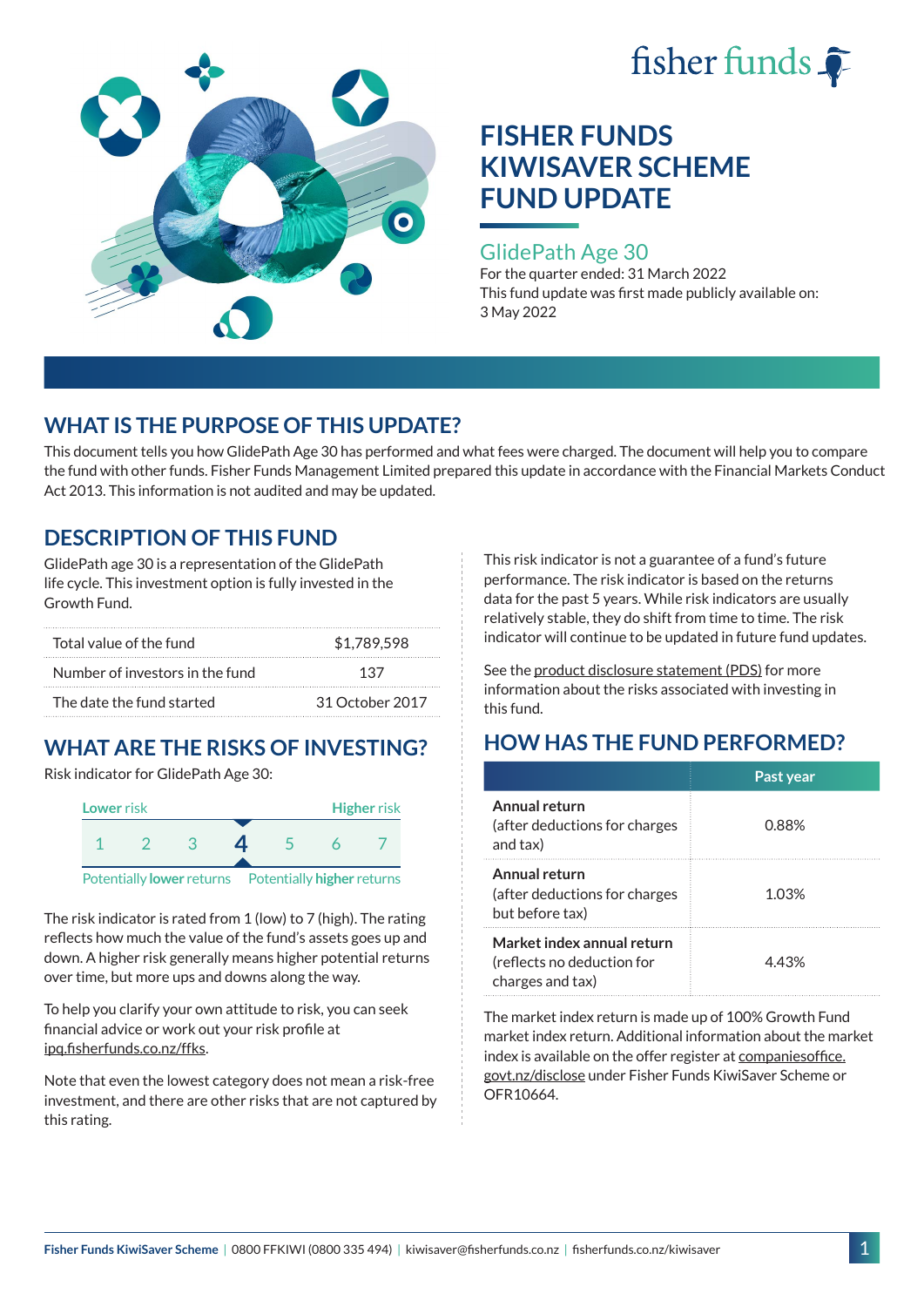# **ANNUAL RETURN GRAPH**



This shows the return after fund charges and tax for each year ending 31 March since the fund started. The last bar shows the average annual return since the fund started, up to 31 March 2022.

**Important:** This does not tell you how the fund will perform in the future.

Returns in this update are after tax at the highest prescribed investor rate (PIR) of tax for an individual New Zealand resident. Your tax may be lower. The market index return reflects no deduction for charges and tax.

### **WHAT FEES ARE INVESTORS CHARGED?**

Investors in GlidePath Age 30 are charged fund charges that include GST. In the year to 31 March 2021 these were:

|                                                       | % of net asset value   |  |
|-------------------------------------------------------|------------------------|--|
| <b>Total fund charges</b>                             | 2.51%                  |  |
| Which are made up of:                                 |                        |  |
| <b>Total management and</b><br>administration charges | 1.03%                  |  |
| Inding:                                               |                        |  |
| Manager's basic fee                                   | 0.95%                  |  |
| Other management and<br>administration charges        | 0.08%                  |  |
| Total performance-based fees <sup>1</sup>             | 1.48%                  |  |
| Other charges:                                        | \$ amount per investor |  |
| Annual account fee                                    |                        |  |

\* From 31 March 2022, investors are no longer charged an account fee.

There is no extra charge for GlidePath. The annual fund charges for the underlying fund(s) apply.

Small differences in fees and charges can have a big impact on your investment over the long term.

### **EXAMPLE OF HOW THIS APPLIES TO AN INVESTOR**

Sarah had \$10,000 in the fund at the start of the year and did not make any further contributions. At the end of the year, Sarah received a return after fund charges were deducted of \$88 (that is 0.88% of her initial \$10,000). Sarah also paid \$23.40 in other charges. This gives Sarah a total return after tax of \$64.60 for the year.

# **WHAT DOES THE FUND INVEST IN?**

#### **Actual investment mix**

This shows the types of assets that the fund invests in.



\* Other – refers to an investment in a portfolio of listed property and listed infrastructure assets.

### **Target investment mix**

This shows the mix of assets that the fund generally intends to invest in.



\* Other – refers to an investment in a portfolio of listed property and listed infrastructure assets.